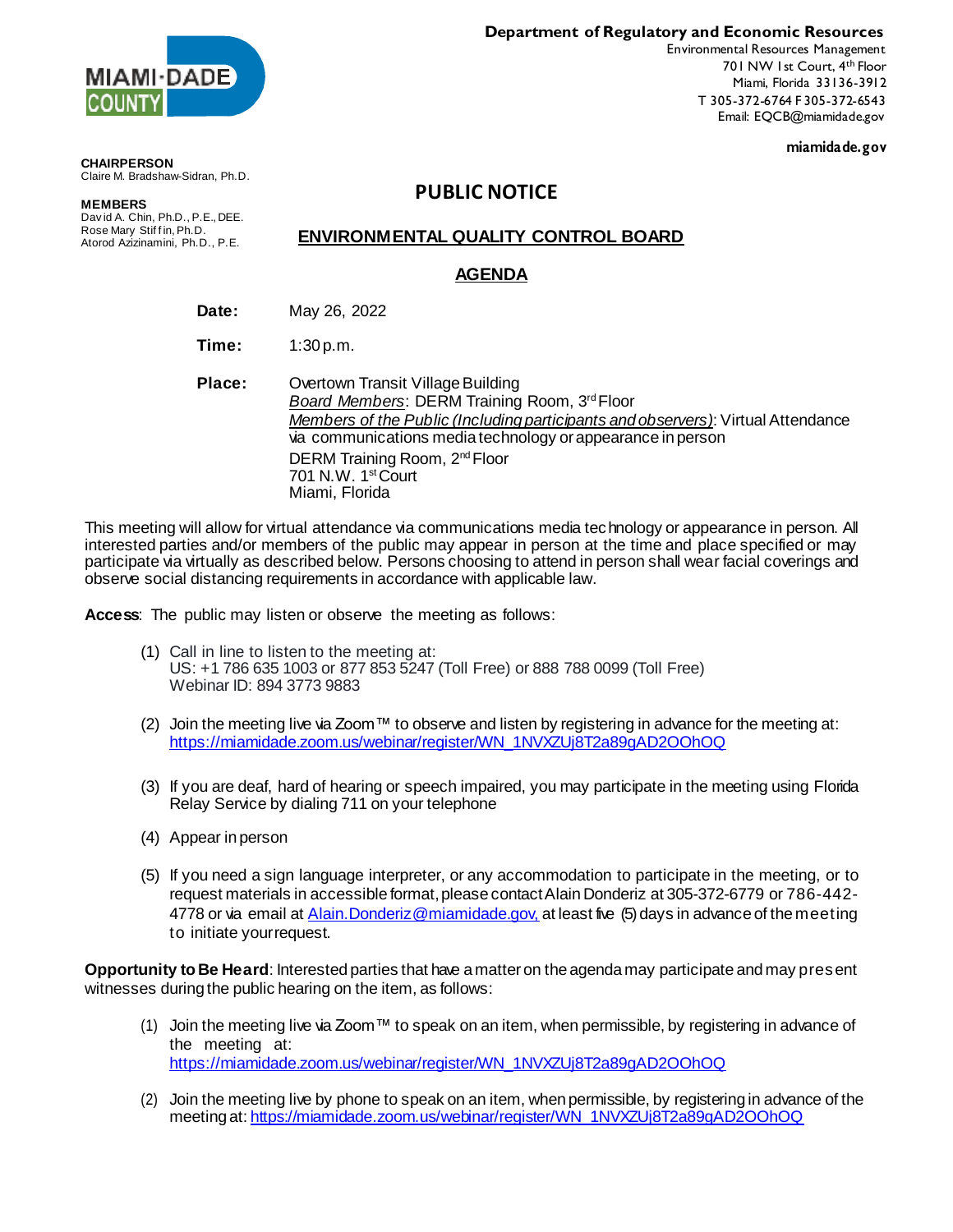- (3) If you are deaf, hard of hearing or speech impaired, you may participate in the meeting using Florida Relay Service by dialing 711 on your telephone
- (4) Appear inperson
- (5) If you need a sign language interpreter, or any accommodation to participate in the meeting, or to request materials in accessible format, please contact Alain Donderiz at 305-372-6779 or 786-442- 4778 or via email at Alain. Donderiz@miamidade.gov, at least five days in advance of the meeting to initiate yourrequest.

#### **Procedures for use of documentary or audiovisual evidence through remote means**:

The following procedures apply only to the electronic use and entry of documentary, photographic, audiovisual, and other evidence (other than live witness testimony) that is reasonably able to be provided and shared electronically at the virtual meeting (collectively referred to as "electronic evidence"), and does not apply to physical evidence that cannot be properly examined through the use of the means listed herein.

- (1) All counsel or self-represented parties, including interested parties, shall, by **May 20, 2022** submit to [EQCB@miamidade.gov a](mailto:eqcb@miamidade.gov)ll electronic evidence sought to be introduced-files not to exceed 50MB. Files exceeding 50MB shall be divided into two or more files (less than 50MB each) and attached to separate emails and should be marked to indicate number sequence of emails (E.g., "email 1 of 2," "email 2 of 2," etc.). All exhibits shall be pre-marked for identification (using a consecutive numbering or lettering system) and shall include an index listing all proposed exhibits with the exhibit numbers or letters, and where an exhibit is stipulated to be admitted, it shall so indicate on the exhibit and on the index; and
- (2) Prior to submission of electronic evidence pursuant to paragraph 1, all counsel or self-represented parties, including interested parties, that seek to use electronic evidence in the virtual hearing, should contact all known parties, including the County's Division of Environmental Resources Management, at Christine Velazquez[, EQCB@miamidade.gov,](mailto:EQCB@miamidade.gov,) in an effort to stipulate to authenticity and admissibility of said evidence; and
- (3) Nothing in this procedure limits the EQCB's ability to designate supplemental procedures (for example, requiring exhibits to be saved using a different software program and re-transmitted to EQCBinadvance of the hearing); and
- (4) Similarly, nothing in this procedure limits the EQCB's discretion to admit, admit for a limited purpose, or deny entry or use of such evidence, or fashion whatever relief is appropriate under the circumstances, based on lack of compliance with these procedures; and
- (5) If the parties comply in good faith with this procedure but technological issues prevent a meaningful review of the evidence through remote means, the EQCB may defer the matter at its discretion; and
- (6) Where physical evidence, material to the cause, is proffered and cannot be properly examined through electronic means, parties should wait for in-person hearings to be scheduled and should request that thematter be continued.

### **Agenda**:

The following matters are scheduled on the EQCB agenda, which is also available for review online at **<https://www.miamidade.gov/environment/boards/environmental.asp>**, or by requesting a copy via e-mail at **[EQCB@miamidade.gov](mailto:EQCB@miamidade.gov)**.

- **1. VRC [EXCHANGE LLC \(2020-EQCB-00047\)](https://ecmrer.miamidade.gov/hpi/search/default/proc_document/paramName=cs_casenumber¶mValue=2020-eqcb-00047¶mType=property/paramName=proc_document¶mValue=proc_document¶mType=type&pageNumber=1&sortAttr=cs_folio&sortOrder=-1)** continued from May 12, 2022
- **2. DIEGO GUARDERAS [AND CHIARA SENSI CONTUGI \(2021-EQCB-00029\)](https://ecmrer.miamidade.gov/hpi/search/default/proc_document/paramName=cs_casenumber¶mValue=2021-eqcb-00029¶mType=property/paramName=proc_document¶mValue=proc_document¶mType=type&pageNumber=1&sortAttr=cs_folio&sortOrder=-1) –** continued from May 12, 2022
- **3. [SAWGRASS ROCK QUARRY INC \(2021-EQCB-00059\)](https://ecmrer.miamidade.gov/hpi/search/default/proc_document/paramName=cs_casenumber¶mValue=2021-eqcb-00059¶mType=property/paramName=proc_document¶mValue=proc_document¶mType=type&pageNumber=1&sortAttr=cs_folio&sortOrder=-1)** continued from May 12, 2022
- **4. [SRM INVESTMENTS LLC \(2020-EQCB-00044\)](https://ecmrer.miamidade.gov/hpi/search/default/proc_document/paramName=cs_casenumber¶mValue=2020-eqcb-00044¶mType=property/paramName=proc_document¶mValue=proc_document¶mType=type&pageNumber=1&sortAttr=cs_folio&sortOrder=-1) –** continued from May 12, 2022
- **5. [25TH AVENUE WAREHOUSE LLC \(2021-EQCB-00009\)](https://ecmrer.miamidade.gov/hpi/search/default/proc_document/paramName=cs_casenumber¶mValue=2021-eqcb-00009¶mType=property/paramName=proc_document¶mValue=proc_document¶mType=type&pageNumber=1&sortAttr=cs_folio&sortOrder=-1)** continued from May 12, 2022
- **6. [S & J RENTAL CORP \(2021-EQCB-00002\)](https://ecmrer.miamidade.gov/hpi/search/default/proc_document/paramName=cs_casenumber¶mValue=2021-eqcb-00002¶mType=property/paramName=proc_document¶mValue=proc_document¶mType=type&pageNumber=1&sortAttr=cs_folio&sortOrder=-1)** continued from May 12, 2022
- **7. [RMC 4 HH INC \(2021-EQCB-00010\)](https://ecmrer.miamidade.gov/hpi/search/default/proc_document/paramName=cs_casenumber¶mValue=2021-eqcb-00010¶mType=property/paramName=proc_document¶mValue=proc_document¶mType=type&pageNumber=1&sortAttr=cs_folio&sortOrder=-1)** continued from May 12, 2022
- **8. [2701 NW 32 AVENUE LLC \(2021-EQCB-00055\)](https://ecmrer.miamidade.gov/hpi/search/default/proc_document/paramName=cs_casenumber¶mValue=2021-eqcb-00055¶mType=property/paramName=proc_document¶mValue=proc_document¶mType=type&pageNumber=1&sortAttr=cs_folio&sortOrder=-1)** continued from May 12, 2022
- **9. [CONSTRUCCION INVESTMENT GROUP LLC \(2021-EQCB-00053\)](https://ecmrer.miamidade.gov/hpi/search/default/proc_document/paramName=cs_casenumber¶mValue=2021-eqcb-00053¶mType=property/paramName=proc_document¶mValue=proc_document¶mType=type&pageNumber=1&sortAttr=cs_folio&sortOrder=-1)** continued from May 12, 2022